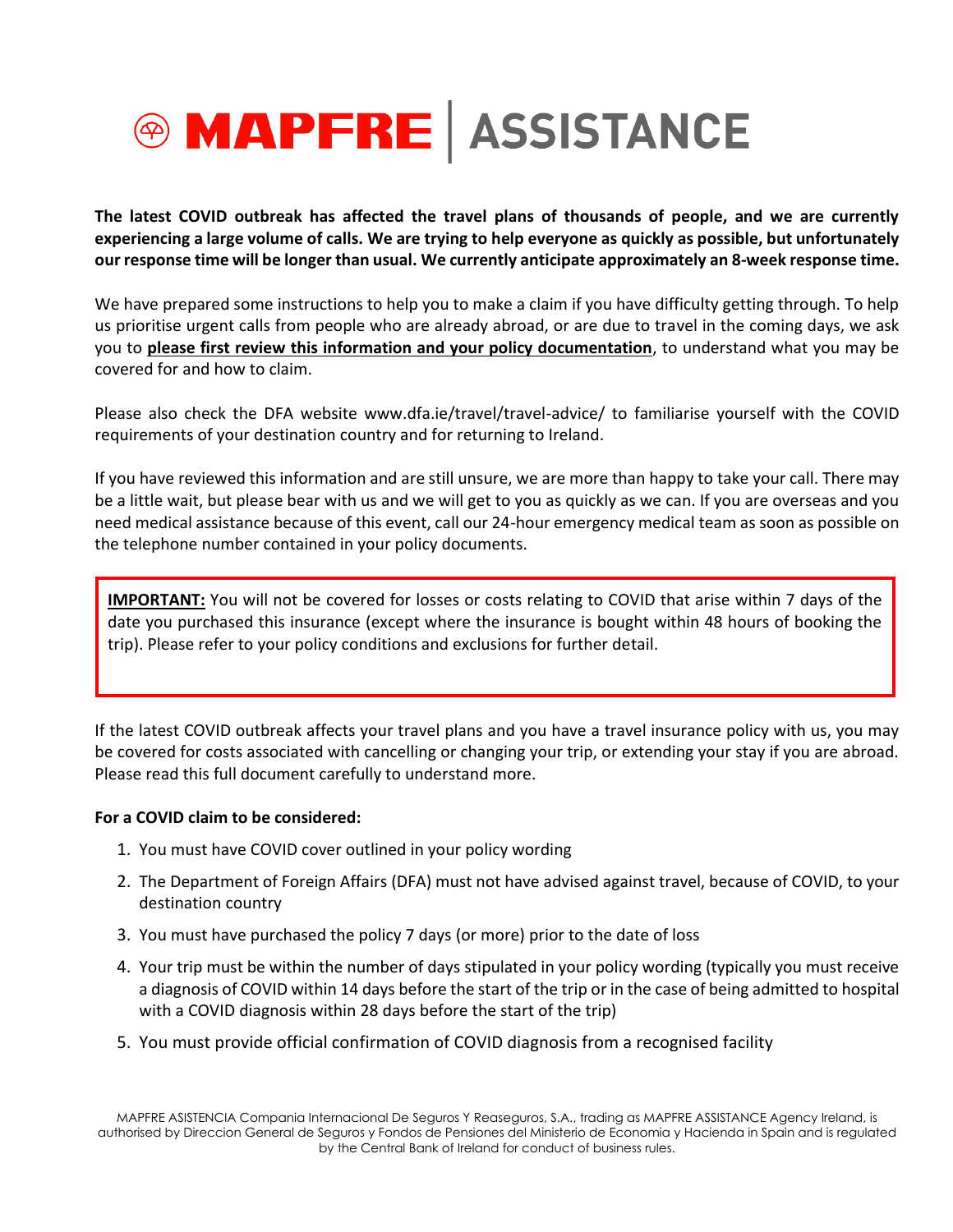

# **How to Make a COVID Travel Insurance Claim**

## **1. Review your policy documentation** to find out if you are covered

Check your policy terms and conditions to see what cover your policy provides and how much you can claim for.

- If your policy includes Cancellation cover due to you, your travelling companion or any person you have arranged to stay with during your trip receiving a diagnosis of COVID, we will consider cancellation claims in line with the policy terms & conditions.
- If your policy includes Cancellation cover in the event your Close Relative or Close Business Associate are admitted to hospital with a COVID diagnosis at the time of the Trip, or the death of your Close Relative or Close Business Associate due to COVID at the time of the trip, we will consider cancellation claims in line with the policy terms & conditions.
- If your policy includes Medical Expenses cover in the event of a positive diagnosis of COVID abroad, we will consider reasonable additional transport (economy class) and/or accommodation expenses incurred up to the standard of your original booking if you must extend Your stay. A €2,000 claim limit may apply – please consult your policy wording.

If you have found the relevant information in your policy documents and believe you have a valid claim. Please continue to step 2 below.

2. Contact your tour operator, travel agent or airline and your accommodation provider to **try get a refund or reschedule** your trip

Your travel insurance policy will only consider claims where you have been unable to reschedule the trip or obtain a refund. You must first explore all available refunds or rescheduling options before submitting your claim. Please retain copies of correspondence with the travel providers and confirmation of refunds, as these will form part of your claim submission.

**3. Email [covid@mapfre.com](mailto:covid@mapfre.com)** with your claim information

Please ensure you have gathered all the relevant information in support of your claim before you submit your claim email. This will enable us to review your submission as efficiently as possible.

In the subject line type the words '**COVID Claim**' and any claim reference you have received. In the email body, please provide the following information: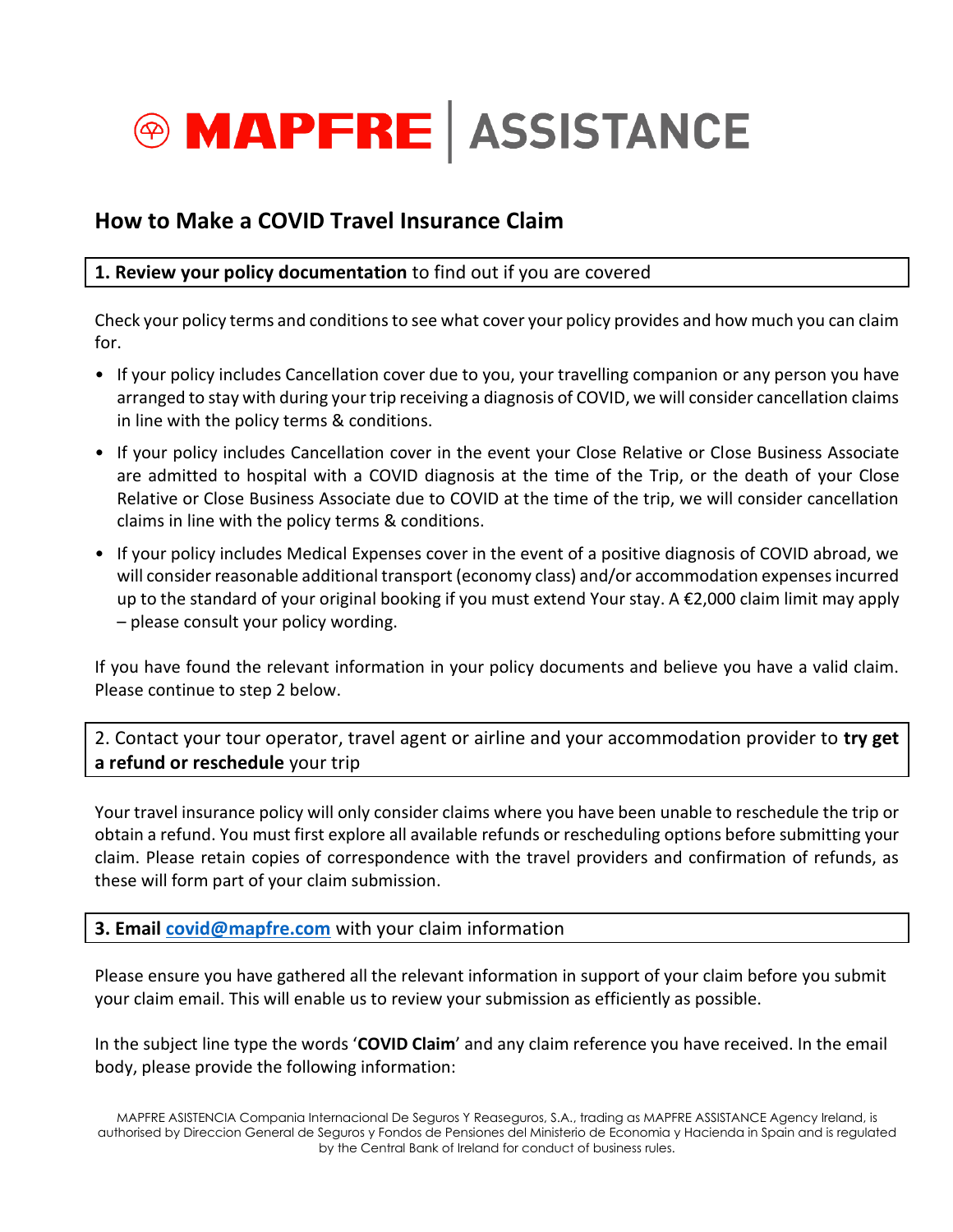

| <b>Policy Number</b>                                                 |  |
|----------------------------------------------------------------------|--|
| <b>Travel dates</b>                                                  |  |
| <b>Travel destination</b>                                            |  |
| Lead claimant's name                                                 |  |
| Lead claimant's date of birth                                        |  |
| What section of the policy are                                       |  |
| you claiming under                                                   |  |
| Circumstances of claim                                               |  |
| Did you test positive after:                                         |  |
| Being ill/ symptomatic<br>1.                                         |  |
| Referral for a test due to close<br>$2^{\circ}$                      |  |
| contact                                                              |  |
| Mandatory test to enter the<br>3.<br>destination country / return to |  |
| Ireland                                                              |  |
| Other (please describe)<br>4.                                        |  |
| Claimed amount                                                       |  |
| Preferred contact email address                                      |  |
| Contact telephone number                                             |  |
| Bank details of IBAN and Account                                     |  |
| Name (for use in event of valid                                      |  |
| claim)                                                               |  |

## **Please attach the following documents:**

- 1. Original booking invoice showing travel and accommodation costs, passenger names, booking date, travel dates etc including booking T&C's (All claims)
- 2. Copy of your certificate of insurance / validation certificate (All claims)
- 3. Copies of correspondence with your travel agent, tour operator, airline, accommodation provider or any other booking facilitator to show evidence of any refunds / rescheduling attempts and partial refunds received (All Cancellation claims)
- 4. Original Cancellation Invoices showing cancellation / no show and confirming cancellation cost (All Cancellation claims)
- 5. If you contracted COVID prior to travel: Evidence from the HSE or other recognised facility showing COVID diagnosis, please include a computerised medical record from your GP if you rang/attended your GP prior to testing (if a family policy, please submit evidence listed above for all who have received a COVID diagnosis (All relevant Cancellation claims)
- 6. In the event of your Close Relative or Close Business Associate being admitted to hospital with a COVID diagnosis at the time of the Trip or the death of Your Close Relative or Close Business Associate due to COVID at the time of the trip: Medical certificate / death certificate evidencing circumstances (All relevant Cancellation claims)

MAPFRE ASISTENCIA Compania Internacional De Seguros Y Reaseguros, S.A., trading as MAPFRE ASSISTANCE Agency Ireland, is authorised by Direccion General de Seguros y Fondos de Pensiones del Ministerio de Economia y Hacienda in Spain and is regulated by the Central Bank of Ireland for conduct of business rules.